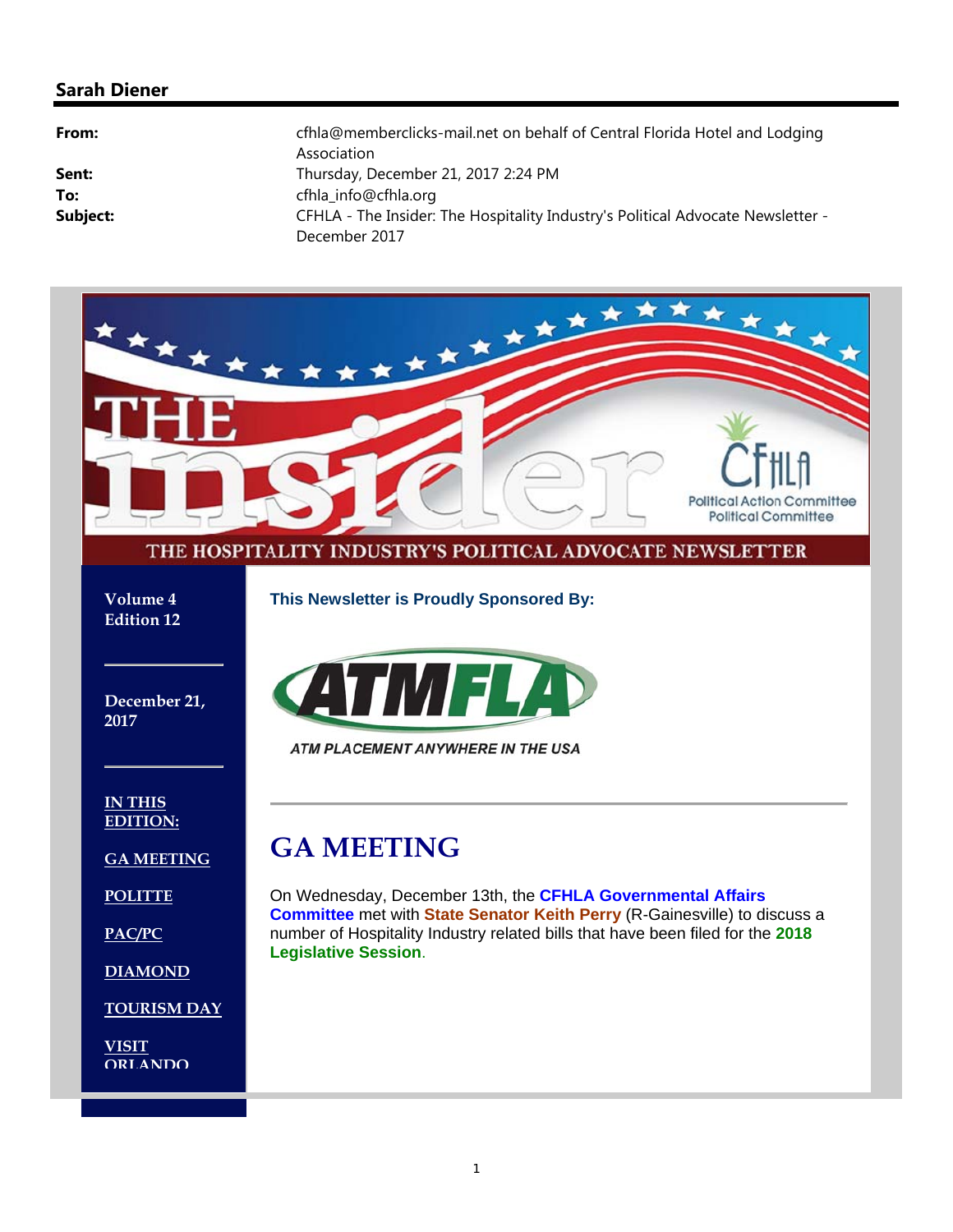#### **ABBY SALTER**

**RELATED LINKS**

#### **LINKS OF INTEREST**

**Florida Governor Rick Scott**

**State of Florida Senate**

**State of Florida House of Representatives**

**Orange County**

**Osceola County**

**Seminole County**

**City of Orlando**

**City of Kissimmee**

**City of Sanford**



CFHLA Board Member Jay Leonard, General Manager of the Wyndham and Wyndham Garden Lake Buena Vista Resorts Disney Springs Resort Area, State Senator Keith Perry, and CFHLA Incoming 2018 Chairman Fred Sawyers, Complex General Manager of the Walt Disney World Swan and Dolphin Resort

**Senator Perry**, a former CFHLA Member, shared with GA Committee Members his thoughts on the **importance of Tourism** to the state economy and expressed his concern over legislation moving through the Senate that would violate the integrity of the **Tourist Development Tax** (TDT).

CFHLA is carefully monitoring **SB 658** (filed by Senator Jeff Brandes), which would allow for Counties to utilize TDT funds for **non-tourism promotion purposes** such as transportation, public safety, sewage and other expenses traditionally covered in general budgeting. CFHLA opposes any efforts to expand the allowed uses of the TDT beyond their original intent of tourism promotion, as dictated by the 1977 law that established the tax at the request of Florida's lodging community.

# **POLITTE**

CFHLA congratulates **Board Member Mark Politte**, **Area General Manager** of the **DoubleTree by Hilton at the Entrance to Universal Orlando** for his selection to serve on the **Orange County Sports Incentive Committee**.

Upon creation of the Sports Incentive Committee earlier this year, one of the designated positions was reserved for a "**CFHLA Representative**." CFHLA proudly nominated Mark Politte to serve as the CFHLA Representative and the **Orange County Board of County Commissioners** approved his nomination at the December 19th County Commission meeting.

The Sports Incentive Committee will first meet in early 2018 and will be asked to review future funding requests for Orange County Sports Tourism projects and events.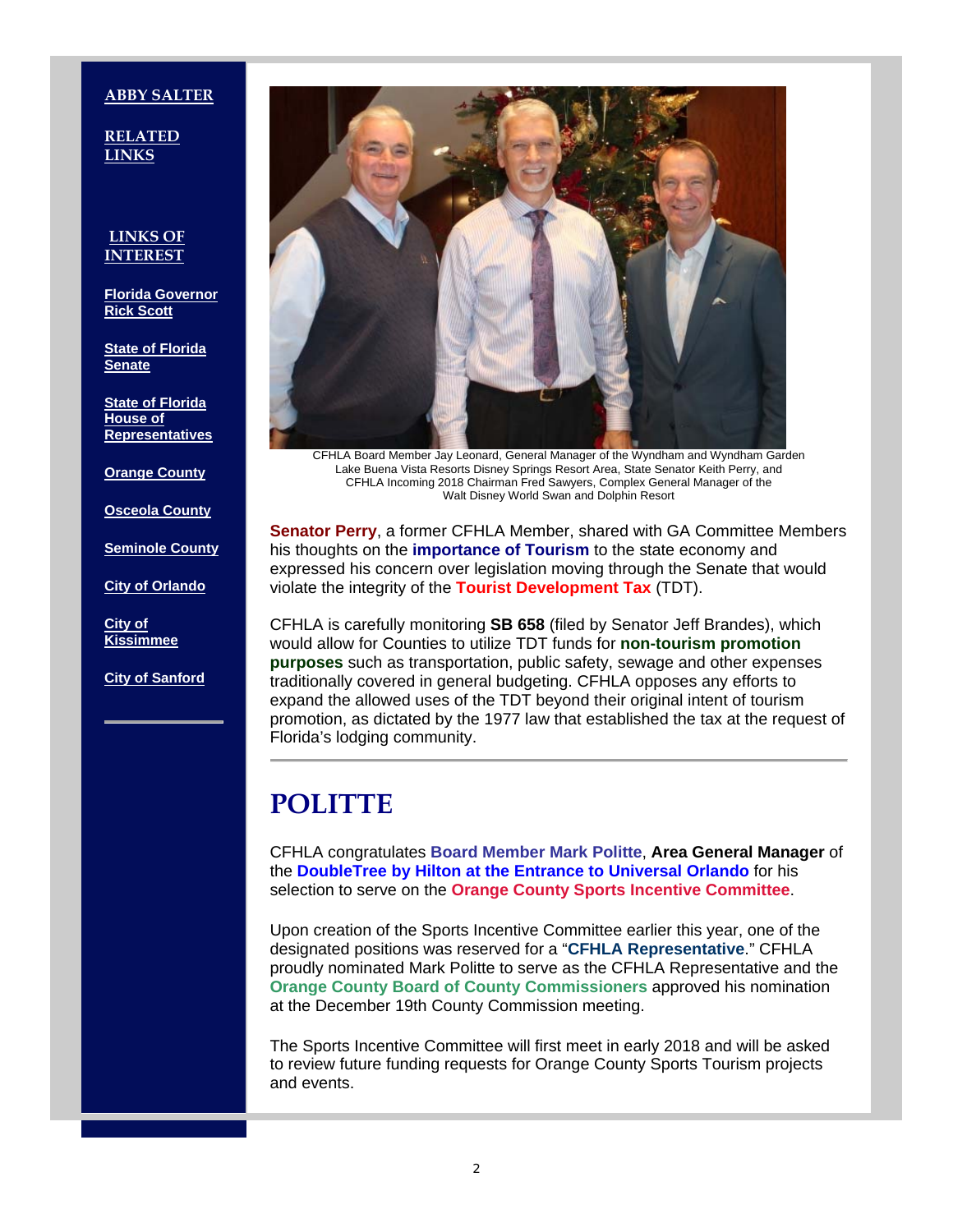# **PAC / PC**

The December 6th CFHLA **Political Action Committee** (CFHLA-PAC) and **Political Committee** (CFHLA-PC) Board of Directors meetings featured a number of newly elected PAC/PC Board Members:

### **Brad Boland**

CLC World Resorts & Hotels (2018 CFHLA Vacation Ownership Council Representative)

**Jackie Bozzuto** Lowndes, Drosdick, Doster, Kantor & Reed, P.A.

> **Chadwick Hardee** APDC Services, Inc.

**Ron Silveira** F.P.I.S., Inc. Brochure Distribution & Travel Marketing

### **Cindy Staley** Sheraton Lake Buena Vista Resort

Additionally, PAC Board Members approved the re-authorization of the **VoterVoice** advocacy system, last utilized by CFHLA in 2016, which will allow CFHLA Members to quickly contact their elected officials in 2018 to voice support or opposition to policies that would impact the Hospitality Industry.

PAC/PC Board Members also said **"THANK YOU"** to the following individuals who officially "termed-out" their consecutive years of PAC/PC Board Service:

> **Cindy Andrews** Sunbrite Outdoor Furniture

**Peter Kacheris** Hilton Orlando Bonnet Creek & Waldorf Astoria Orlando

> **Dan Kline** Magical Memories Villas

**Bruce Skwarlo** Orlando Marriott Lake Mary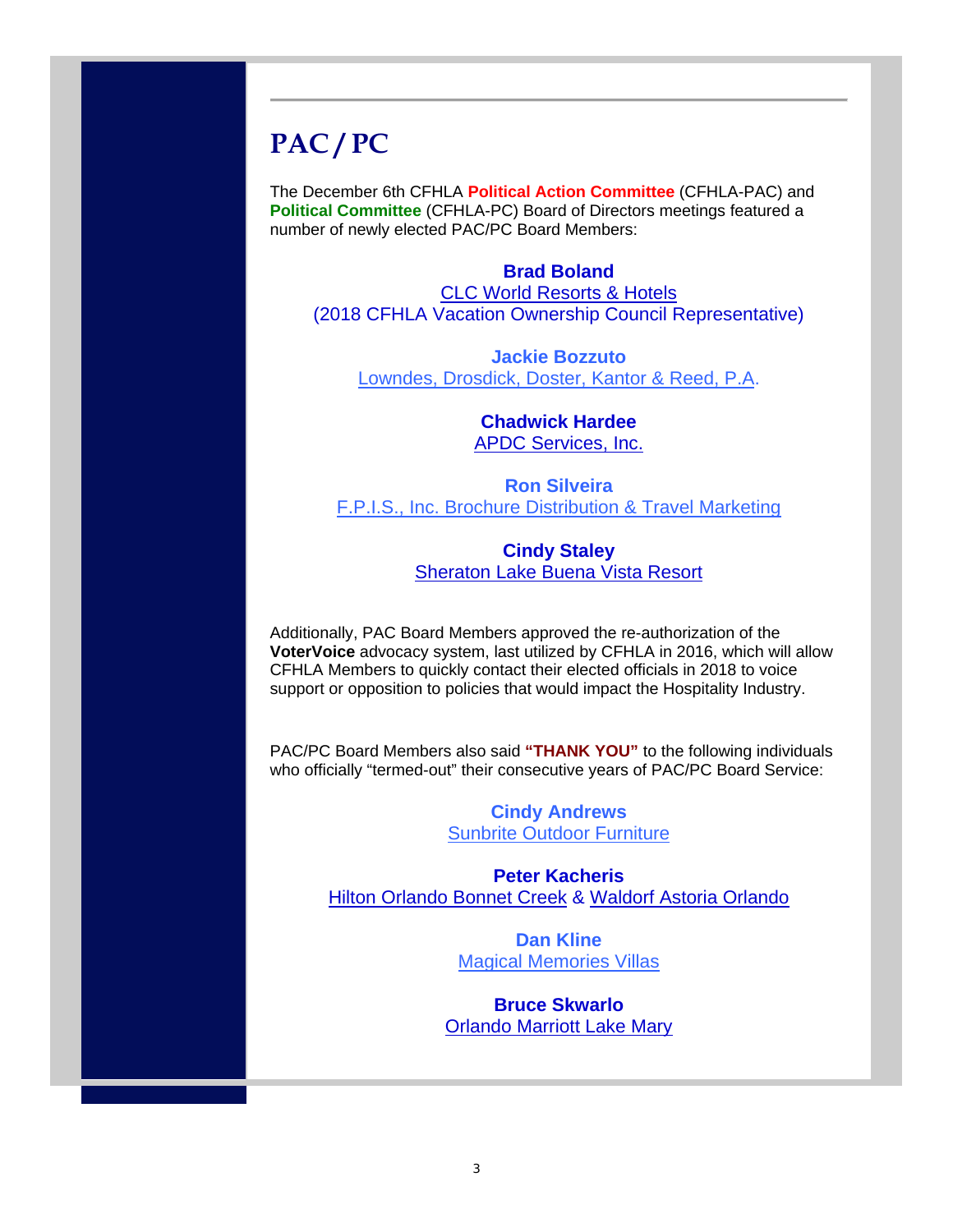

CFHLA-PAC Board Member Chadwick Hardee of APDC Services, CFHLA-PAC Board Vice Chairman Keith Wolling, CFHLA-PAC Board Member Cindy Staley, General Manager of the Sheraton Lake Buena Vista Resort, CFHLA-PAC Board Chairman Jay Leonard, General Manager of the Wyndham and Wyndham Garden Lake Buena Vista Resorts Disney Springs Resort Area, CFHLA-PAC Board Member Brad Boland, General Manager of the CLC Encantada Resort and CLC Regal Oaks Resort, and CFHLA-PAC Board Member Ron Silveira F.P.I.S., Inc. Brochure Distribution & Travel Marketing

# **DIAMOND**

Over 30 CFHLA Board, PAC Board and Governmental Affairs Committee Members were in attendance on Wednesday, December 20th for an **"Orange County TDT Workshop"** at the CFHLA Offices, featuring a special presentation from **Orange County Comptroller Phil Diamond** on Orange County TDT authorizations, uses and current commitments.

**Comptroller Diamond** and Orange County staff member **Barry Skinner** provided a detailed presentation and answered questions from CFHLA Members about the uses of the tax in Orange County.

CFHLA thanks Comptroller Diamond for his continued partnership with **Central Florida's Hospitality Industry** and for serving as a "watchdog" of TDT collections in Orange County.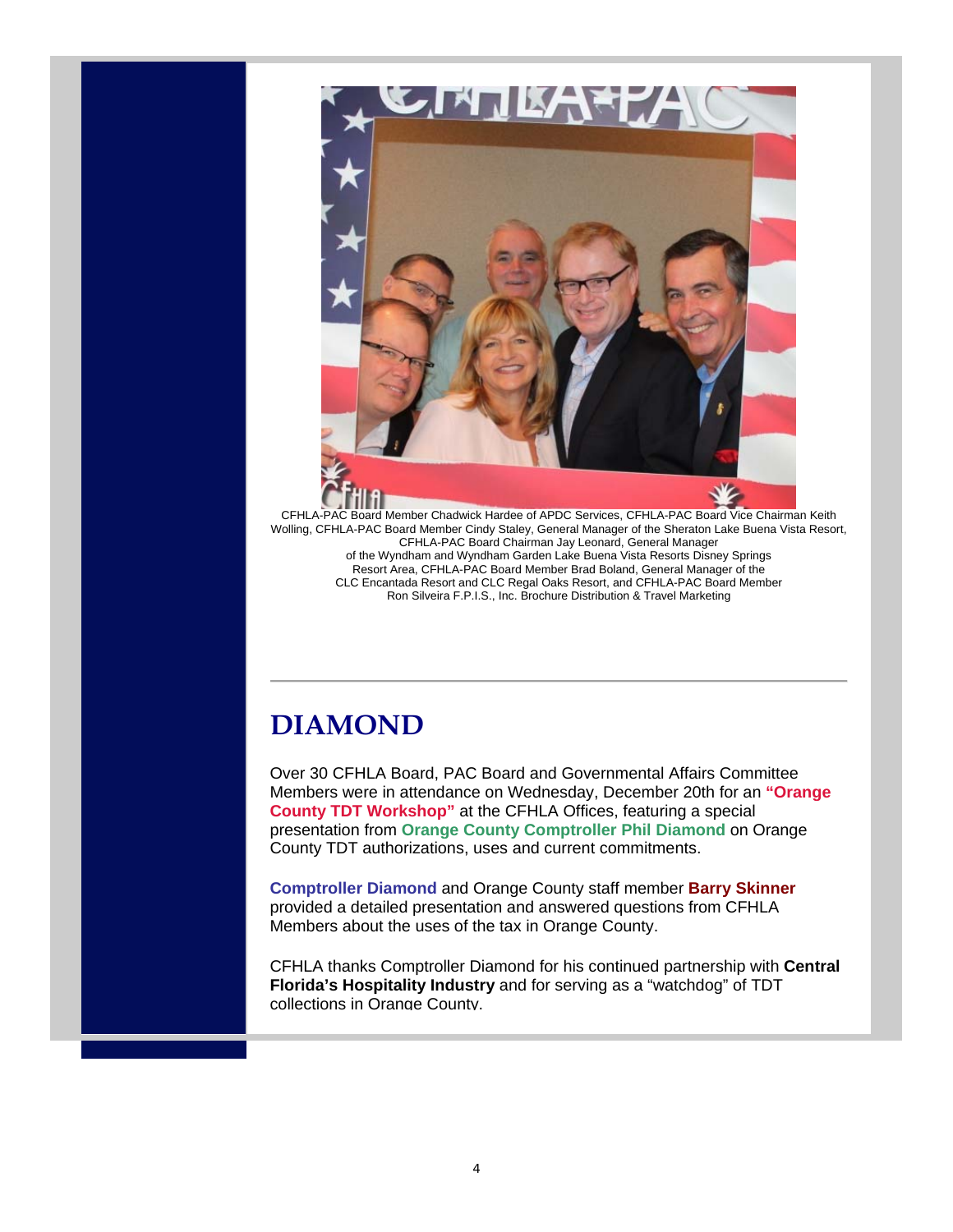

CFHLA Board Member Brian Wong, Owner/General Manager of the Celebration Suites Hotel, Melanie Becker of Universal Orlando, Orange County Comptroller Phil Diamond, and Adrianna Sekula of the Walt Disney World Company

# **TOURISM DAY**

On **Wednesday, January 17th,** over 25 CFHLA Members will be departing the CFHLA Offices at 5:30 AM for an "all-day" trip to Tallahassee for the annual **Florida Tourism Day** event at the **State Capitol.**

Each year, CFHLA coordinates over 12 meetings with prominent State Representatives, State Senators and Governor Scott to lobby on behalf of the Association's Legislative Priorities.

CFHLA would like to thank **Mears Transportation Group** for once again providing charter motor coach transportation for this important CFHLA public policy event.

To review the 2018 CFHLA Legislative Priorities on the CFHLA website, please **click here**.

# **VISIT ORLANDO**

CFHLA partnered with **Visit Orlando** on December 11th and 12th for consecutive days of **"Tourist Development Orientations"** for members of the Central Florida Legislative Delegation.

These important orientation meetings allowed **Visit Orlando President/CEO George Aguel** to provide legislators with an in-depth look at the operations of Visit Orlando and how the agency successfully attracts record-breaking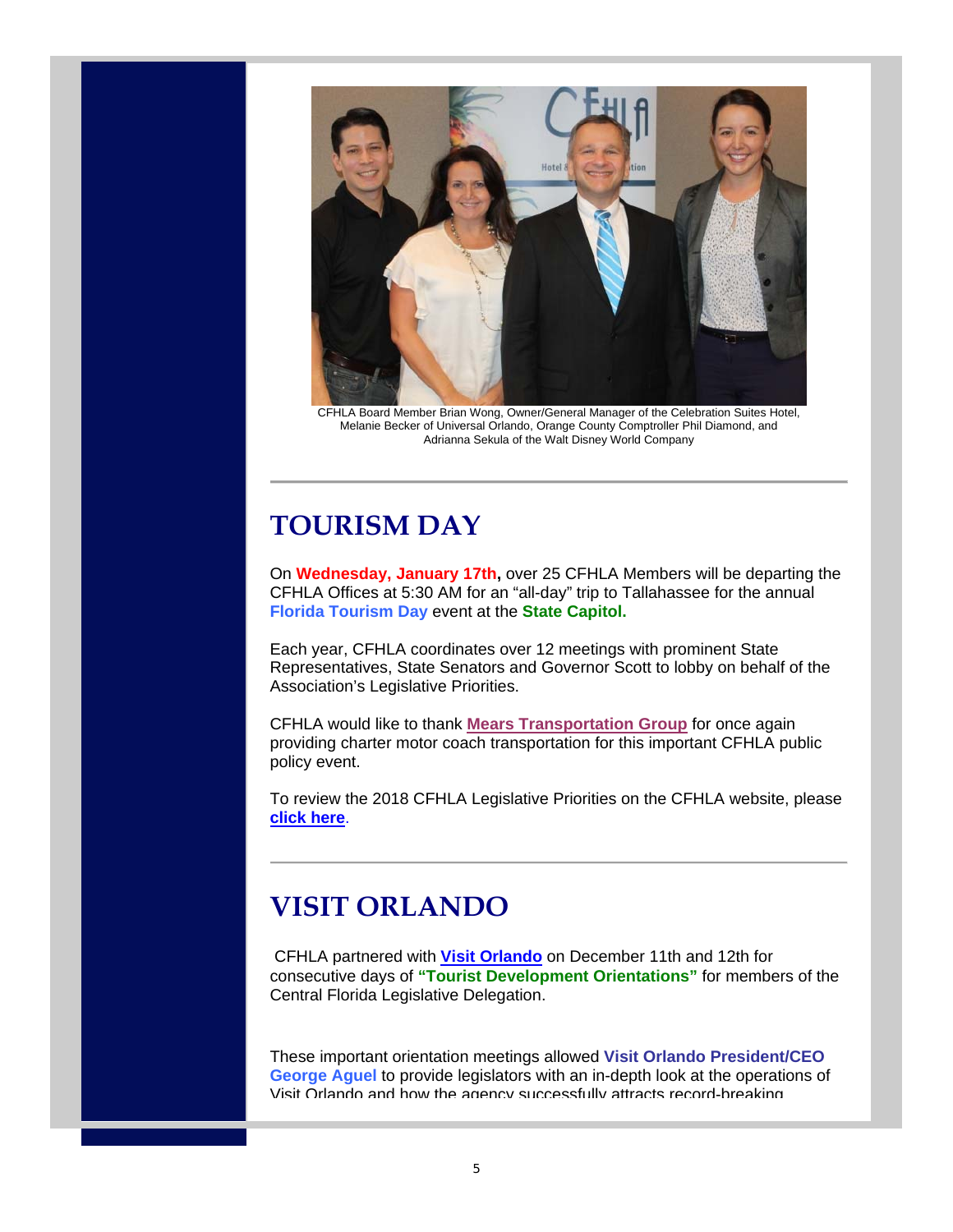CFHLA would like to thank the following Central Florida elected officials for taking the time to attend these orientations and for their insightful questions relating to tourism marketing:

State Representative Kamia Brown

State Representative John Cortes

State Representative Mike Miller

State Representative Bobby Olszewski

State Representative Rene Plasencia

State Representative Carlos Smith

State Senator Victor Torres

### **ABBY SALTER**

CFHLA would like to officially welcome **Abby Salter** to the CFHLA team as the **Spring 2018 Public Policy Intern**.

Abby has previously served as an intern in Tallahassee with CFHLA's contract lobbyist firm, **GrayRobinson**, and has a strong understanding of Florida politics and will be an important asset to CFHLA's Public Policy department.

Abby will be interning 2-3 days per week at CFHLA, assisting with PAC/PC Board meetings, Governmental Affairs Committee meetings and fulfilling a number of other support roles to CFHLA's Public Policy department during the 2018 Legislative Session.

Please note that Abby's CFHLA email address is **gaintern@cfhla.org.**

### **LINKS**

**Below please find news articles relating to the political interests of the Hospitality Industry:**

**Orlando could require home-sharers to be at home** 

**Orlando hoteliers aim to stop bill that would expand**